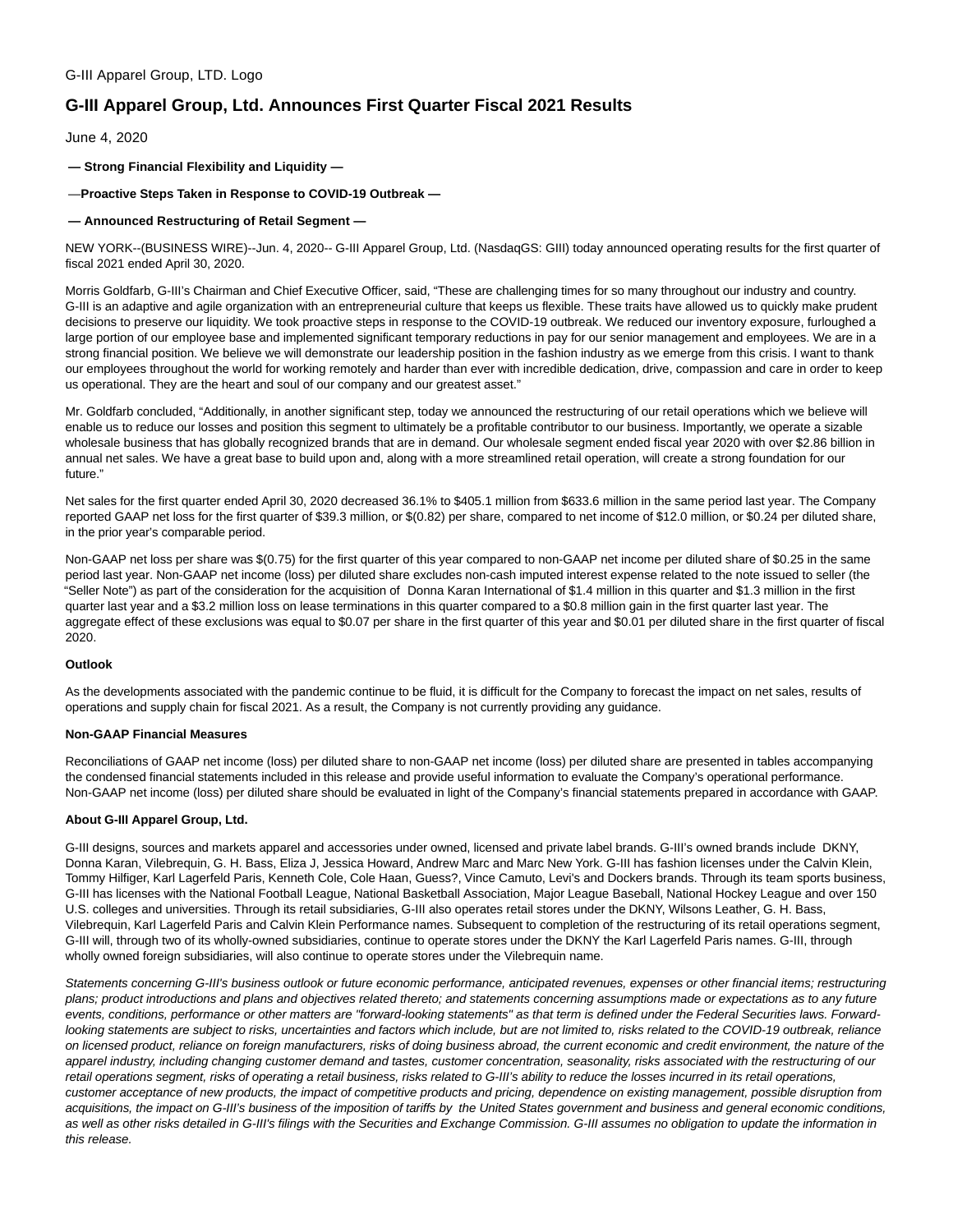|                                              | <b>Three Months Ended</b><br>April 30, |                |           |               |
|----------------------------------------------|----------------------------------------|----------------|-----------|---------------|
|                                              | 2020                                   |                | 2019      |               |
|                                              | (Unaudited)                            |                |           |               |
|                                              |                                        |                |           |               |
| Net sales                                    | \$405,131                              |                | \$633,552 |               |
| Cost of goods sold                           | 280,730                                |                | 397,488   |               |
| Gross profit                                 | 124,401                                |                | 236,064   |               |
|                                              |                                        |                |           |               |
| Selling, general and administrative expenses | 154,620                                |                | 201,859   |               |
| Depreciation and amortization                | 9,867                                  |                | 9,473     |               |
| Loss (gain) on lease terminations            | 3,187                                  |                | (829      | $\big)$       |
| Operating profit (loss)                      | (43, 273)                              |                | 25,561    |               |
|                                              |                                        |                |           |               |
| Other loss                                   | (2,056)                                | $\overline{)}$ | (648      | $\big)$       |
| Interest and financing charges, net          | (10,379                                | $\overline{)}$ | (10, 320) | $\mathcal{E}$ |
| Income (loss) before income taxes            | (55, 708)                              | $\overline{)}$ | 14,593    |               |
|                                              |                                        |                |           |               |
| Income tax expense (benefit)                 | (16, 413)                              |                | 2,550     |               |
| Net income (loss)                            | \$ (39,295                             |                | 3512,043  |               |
|                                              |                                        |                |           |               |

Net income (loss) per common share:

| Basic | \$ (0.82) | 30.25 |
|-------|-----------|-------|
|       |           |       |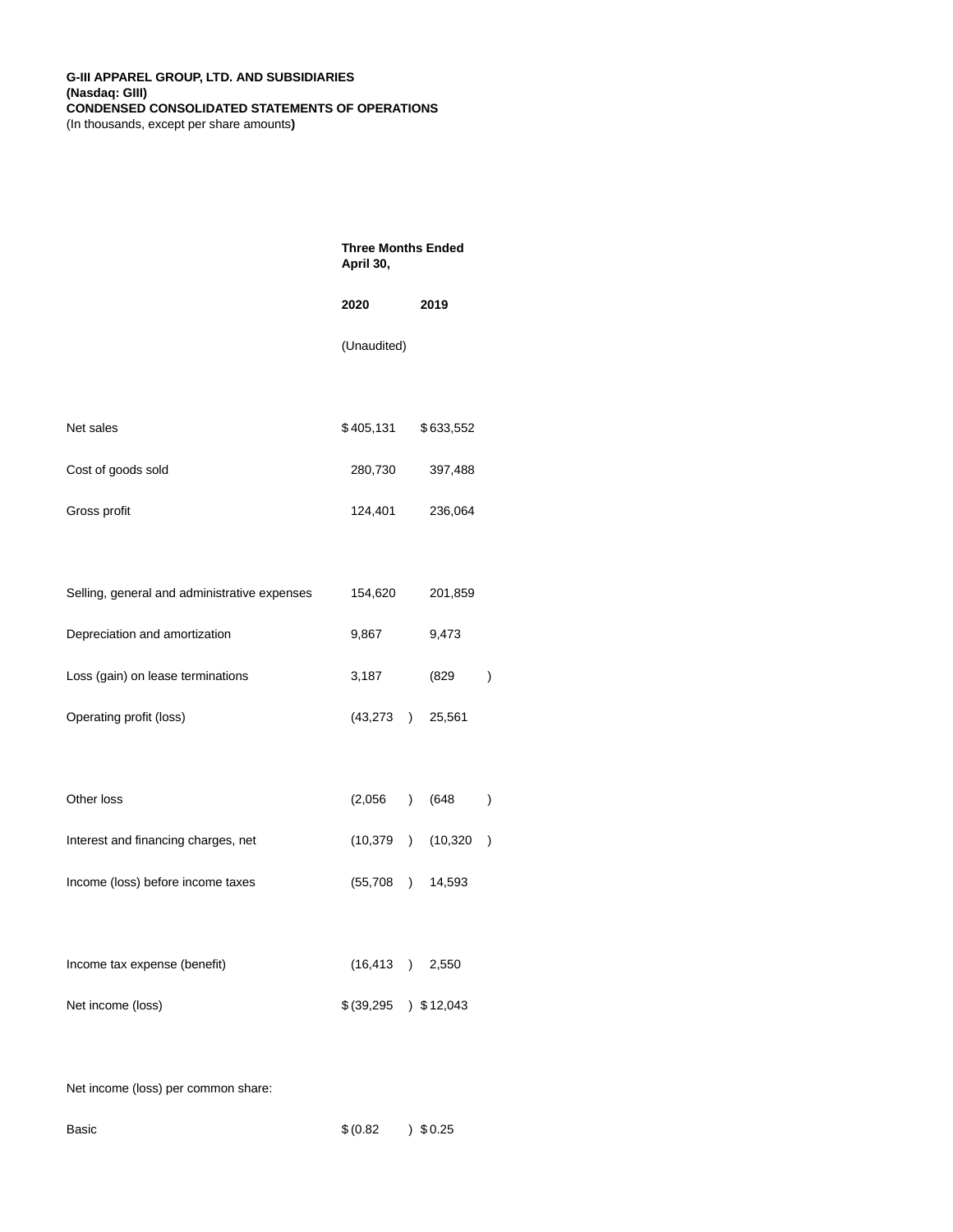| Diluted | \$ (0.82) | 30.24 |
|---------|-----------|-------|

| Weighted average shares outstanding: |        |        |
|--------------------------------------|--------|--------|
| Basic                                | 48,025 | 48,781 |
| <b>Diluted</b>                       | 48,025 | 49,774 |

| Selected Balance Sheet Data (in thousands): At April 30, |             |           |
|----------------------------------------------------------|-------------|-----------|
|                                                          | 2020        | 2019      |
|                                                          | (Unaudited) |           |
|                                                          |             |           |
| Cash and cash equivalents                                | \$616,183   | \$48,312  |
| Working capital                                          | 1,207,520   | 631,321   |
| Inventories                                              | 500,410     | 538,955   |
| <b>Total assets</b>                                      | 2,798,961   | 2,446,544 |
| Long-term debt                                           | 901,194     | 411,087   |
| Operating lease liabilities                              | 294,955     | 361,424   |
| Total stockholders' equity                               | 1,246,234   | 1,186,826 |

## **G-III APPAREL GROUP, LTD. AND SUBSIDIARIES RECONCILIATION OF GAAP NET INCOME (LOSS) TO NON-GAAP NET INCOME (LOSS) AND GAAP DILUTED NET INCOME (LOSS) PER SHARE TO NON-GAAP DILUTED NET INCOME (LOSS) PER SHARE** (In thousands, except per share amounts)

**Three Months Ended April 30,**

**2020 2019**

(Unaudited)